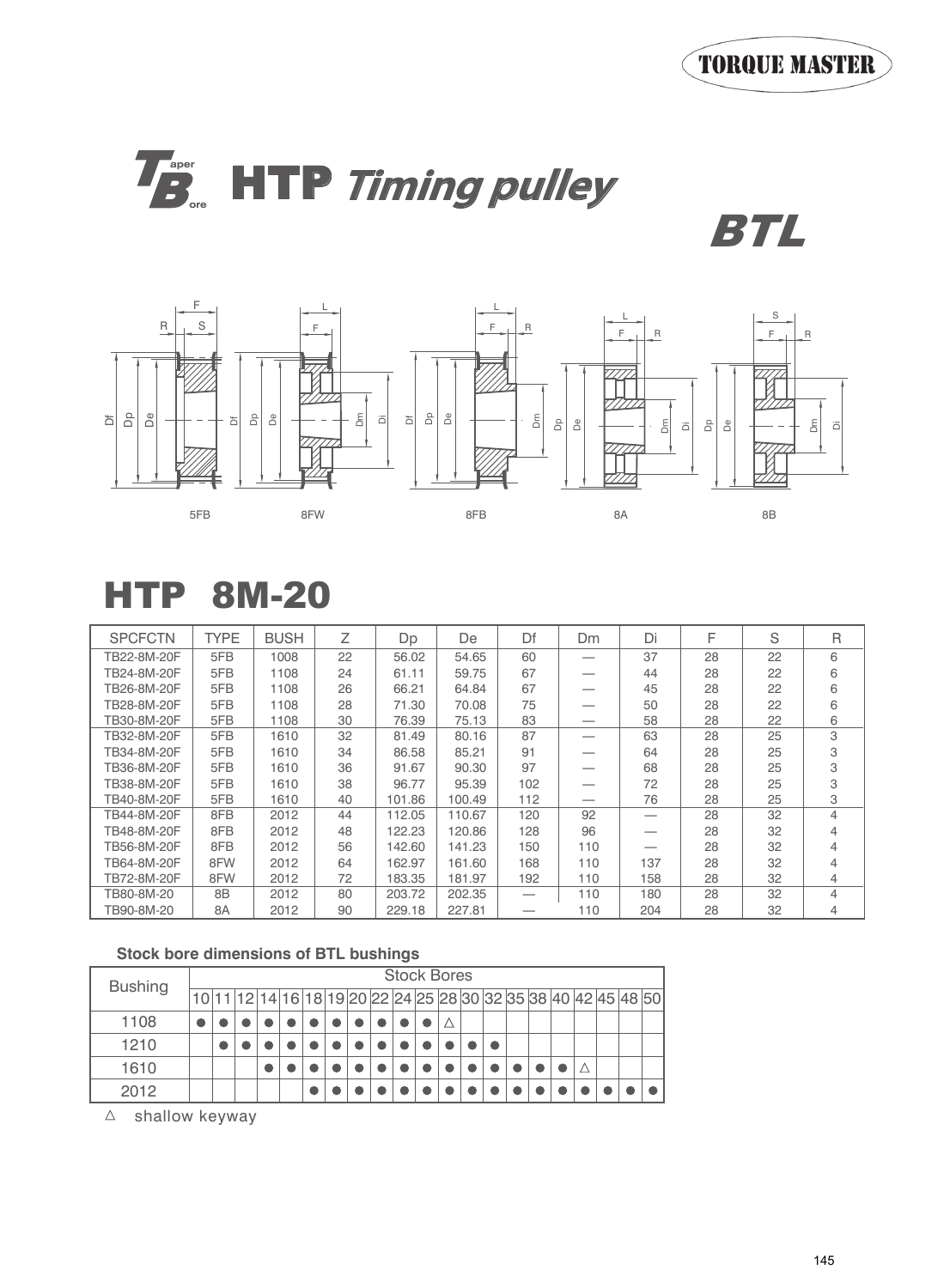





F



L F  $\overleftarrow{\Box}$  $\frac{\rho}{\Box}$ De  $\mathsf{E}\,$ Di

8FW







 $\overline{D}$ 

HTP 8M-30

| <b>SPCFCTN</b> | <b>TYPE</b> | <b>BUSH</b> | Ζ   | Dp     | De     | Df  | <b>Dm</b> | Di  | F  | S  | R              |
|----------------|-------------|-------------|-----|--------|--------|-----|-----------|-----|----|----|----------------|
| TB22-8M-30F    | 5FB         | 1008        | 22  | 56.02  | 54.65  | 60  |           | 37  | 38 | 22 | 16             |
| TB24-8M-30F    | 5FB         | 1108        | 24  | 61.11  | 59.74  | 67  |           | 44  | 38 | 22 | 16             |
| TB26-8M-30F    | 5FB         | 1108        | 26  | 66.21  | 64.84  | 70  |           | 44  | 38 | 22 | 16             |
| TB28-8M-30F    | 5FB         | 1210        | 28  | 71.30  | 70.08  | 75  |           | 50  | 38 | 25 | 13             |
| TB30-8M-30F    | 1FB         | 1615        | 30  | 76.39  | 75.13  | 83  |           |     | 38 | 38 |                |
| TB32-8M-30F    | 1FB         | 1615        | 32  | 81.49  | 80.16  | 87  |           |     | 38 | 38 |                |
| TB34-8M-30F    | 1FB         | 1615        | 34  | 86.58  | 85.21  | 91  |           |     | 38 | 38 |                |
| TB36-8M-30F    | 1FB         | 1615        | 36  | 91.67  | 90.30  | 97  |           |     | 38 | 38 |                |
| TB38-8M-30F    | 1FB         | 1615        | 38  | 96.77  | 95.39  | 102 |           |     | 38 | 38 |                |
| TB40-8M-30F    | 1FB         | 1615        | 40  | 101.86 | 100.49 | 112 |           |     | 38 | 38 |                |
| TB44-8M-30F    | 4FB         | 2012        | 44  | 112.05 | 110.67 | 120 |           | 86  | 38 | 32 | 3              |
| TB48-8M-30F    | 4FB         | 2012        | 48  | 122.23 | 120.86 | 128 |           | 90  | 38 | 32 | 3              |
| TB56-8M-30F    | 4FB         | 2012        | 56  | 142.60 | 141.23 | 150 |           | 110 | 38 | 32 | 3              |
| TB64-8M-30F    | 8FB         | 2517        | 64  | 162.97 | 161.60 | 168 | 125       |     | 38 | 45 | 7              |
| TB72-8M-30F    | 8FW         | 2517        | 72  | 183.35 | 181.97 | 192 | 125       | 158 | 38 | 45 |                |
| TB80-8M-30     | 8B          | 2517        | 80  | 203.72 | 202.35 | -   | 125       | 180 | 38 | 45 | $\overline{7}$ |
| TB90-8M-30     | 8B          | 2517        | 90  | 229.18 | 227.81 | -   | 125       | 204 | 38 | 45 | 7              |
| TB112-8M-30    | 8A          | 2517        | 112 | 285.21 | 283.83 |     | 125       | 254 | 38 | 45 | 7              |
| TB144-8M-30    | 8A          | 2517        | 144 | 366.69 | 365.32 |     | 125       | 336 | 38 | 45 | 7              |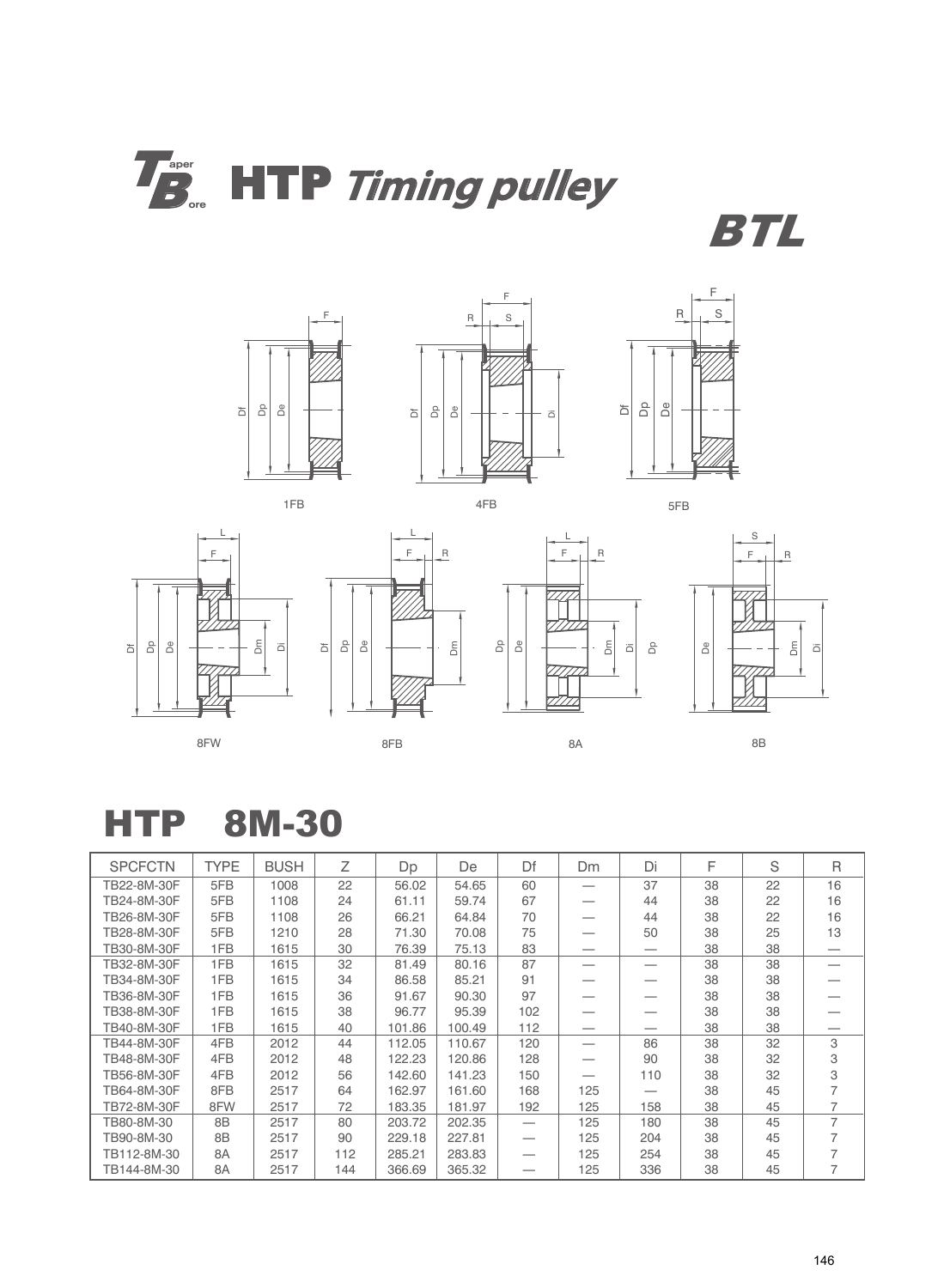









9B

ة الا الا  $\frac{E}{D}$  $\overline{\square}$  $R$ <sub>L</sub>S F

9FW





7A

9A

### HTP 8M-50

| <b>SPCFCTN</b> | <b>TYPE</b> | <b>BUSH</b> | Ζ   | Dp     | De     | Df  | <b>Dm</b> | Di  | F  | S  | R   |
|----------------|-------------|-------------|-----|--------|--------|-----|-----------|-----|----|----|-----|
| TB28-8M-50F    | 5FB         | 1210        | 28  | 71.30  | 70.08  | 75  |           | 50  | 60 | 25 | 35  |
| TB30-8M-50F    | 5FB         | 1615        | 30  | 76.39  | 75.13  | 83  |           | 58  | 60 | 38 | 22  |
| TB32-8M-50F    | 5FB         | 1615        | 32  | 81.49  | 80.16  | 87  |           | 63  | 60 | 38 | 22  |
| TB34-8M-50F    | 5FB         | 1615        | 34  | 86.58  | 85.21  | 91  |           | 65  | 60 | 38 | 22  |
| TB36-8M-50F    | 5FB         | 1615        | 36  | 91.67  | 90.30  | 97  |           | 68  | 60 | 38 | 22  |
| TB38-8M-50F    | 5FB         | 1615        | 38  | 96.77  | 95.39  | 102 |           | 72  | 60 | 38 | 22  |
| TB40-8M-50F    | 4FB         | 2012        | 40  | 101.86 | 100.49 | 112 |           | 80  | 60 | 32 | 14  |
| TB44-8M-50F    | 4FB         | 2012        | 44  | 112.05 | 110.67 | 120 |           | 86  | 60 | 32 | 14  |
| TB48-8M-50F    | 4FB         | 2012        | 48  | 122.23 | 120.86 | 128 |           | 95  | 60 | 32 | 14  |
| TB56-8M-50F    | 4FB         | 2517        | 56  | 142.60 | 141.23 | 150 | _         | 116 | 60 | 45 | 7.5 |
| TB64-8M-50F    | 4FB         | 2517        | 64  | 162.97 | 161.60 | 168 | -         | 136 | 60 | 45 | 7.5 |
| TB72-8M-50F    | 9FW         | 2517        | 72  | 183.35 | 181.97 | 192 | 125       | 158 | 60 | 45 | 7.5 |
| TB80-8M-50     | 4B          | 3020        | 80  | 203.72 | 202.35 |     |           | 180 | 60 | 51 | 4.5 |
| TB90-8M-50     | 9B          | 3020        | 90  | 229.18 | 227.81 | –   | 160       | 204 | 60 | 51 | 4.5 |
| TB112-8M-50    | 9B          | 3020        | 112 | 285.21 | 283,83 |     | 170       | 254 | 60 | 51 | 4.5 |
| TB144-8M-50    | <b>9A</b>   | 3020        | 144 | 366.69 | 365,32 |     | 170       | 336 | 60 | 51 | 4.5 |
| TB168-8M-50    | 7A          | 3525        | 168 | 427.81 | 426.44 |     | 198       | 392 | 60 | 65 | 2.5 |
| TB192-8M-50    | 7A          | 3525        | 192 | 488.92 | 487.55 | –   | 198       | 455 | 60 | 65 | 2.5 |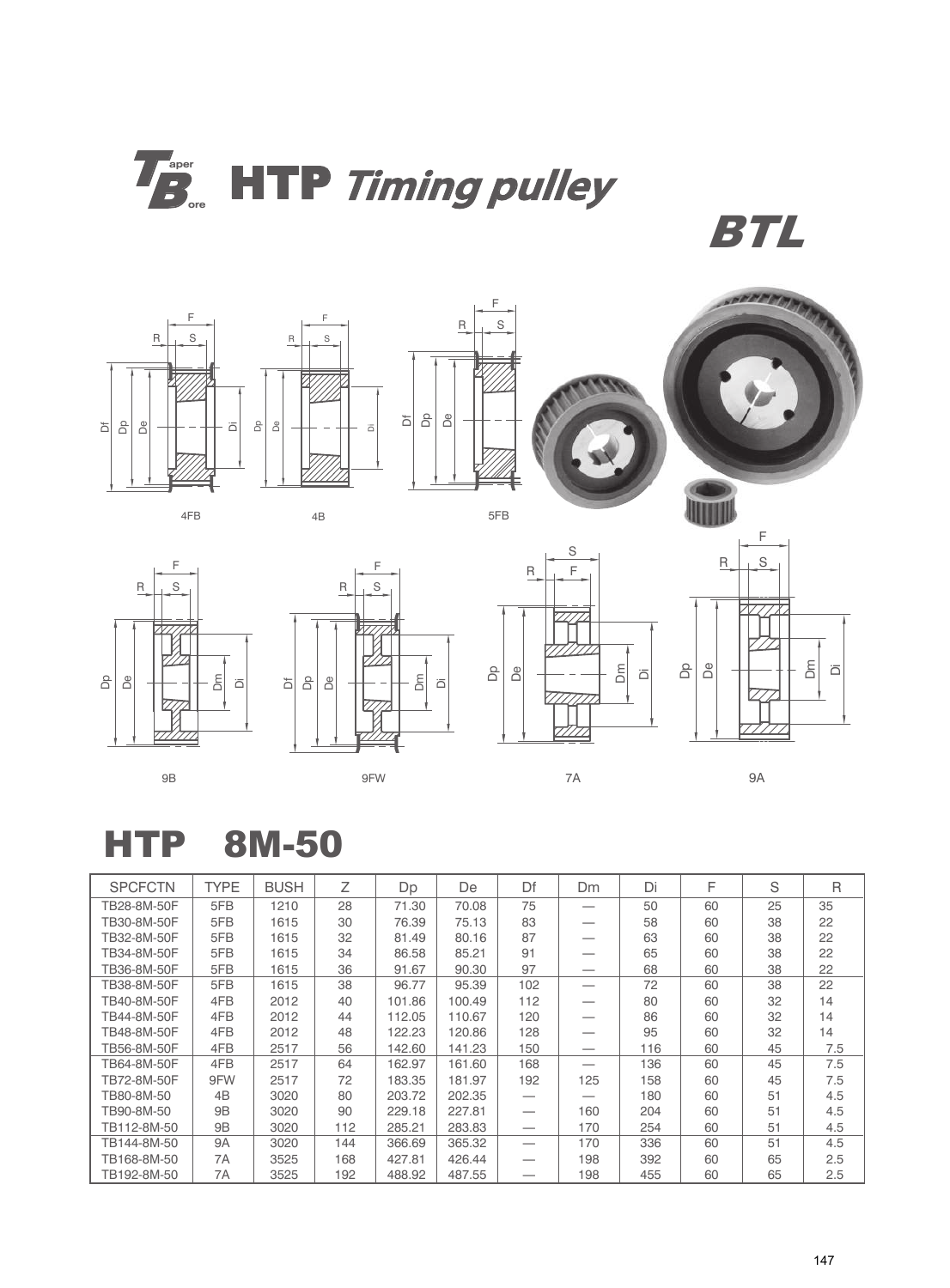





F





4B

9A

9B

### HTP 8M-85

| <b>SPCFCTN</b> | <b>TYPE</b> | <b>BUSH</b> | Ζ   | Dp     | De     | Df  | Dm                       | Di  | F  | S  | R    |
|----------------|-------------|-------------|-----|--------|--------|-----|--------------------------|-----|----|----|------|
| FB34-8M-85F    | 4FB         | 1615        | 34  | 86.58  | 85.22  | 91  |                          | 65  | 95 | 38 | 28.5 |
| TB36-8M-85F    | 4FB         | 1615        | 36  | 91.67  | 90.30  | 97  |                          | 68  | 95 | 38 | 28.5 |
| TB38-8M-85F    | 4FB         | 1615        | 38  | 96.77  | 95.39  | 102 | $\overline{\phantom{a}}$ | 72  | 95 | 38 | 28.5 |
| TB40-8M-85F    | 4FB         | 2012        | 40  | 101.86 | 100.49 | 112 |                          | 80  | 95 | 32 | 31.5 |
| TB44-8M-85F    | 4FB         | 2012        | 44  | 112.05 | 110.67 | 120 | –                        | 86  | 95 | 32 | 31.5 |
| TB48-8M-85F    | 4FB         | 2517        | 48  | 122.23 | 120.86 | 128 | -                        | 97  | 95 | 45 | 25   |
| TB56-8M-85F    | 4FB         | 2517        | 56  | 142.60 | 141.23 | 150 |                          | 116 | 95 | 45 | 25   |
| TB64-8M-85F    | 4FB         | 2517        | 64  | 162.97 | 161.60 | 168 |                          | 136 | 95 | 45 | 25   |
| TB72-8M-85F    | 4FB         | 3020        | 72  | 183.35 | 181.97 | 192 |                          | 150 | 95 | 51 | 22   |
| TB80-8M-80     | 4B          | 3020        | 80  | 203.72 | 202.35 | -   |                          | 180 | 95 | 51 | 22   |
| TB90-8M-85     | 9B          | 3020        | 90  | 229.18 | 227.81 |     | 170                      | 204 | 95 | 51 | 22   |
| TB112-8M-85    | <b>9B</b>   | 3020        | 112 | 285.21 | 283.83 | –   | 170                      | 254 | 95 | 51 | 22   |
| TB144-8M-85    | <b>9A</b>   | 3525        | 144 | 366,69 | 365.32 |     | 198                      | 336 | 95 | 65 | 15   |
| TB168-8M-85    | <b>9A</b>   | 3525        | 168 | 427.81 | 426.44 |     | 198                      | 395 | 95 | 65 | 15   |
| TB192-8M-85    | <b>9A</b>   | 3525        | 192 | 488.92 | 487.55 |     | 198                      | 455 | 95 | 65 | 15   |

#### **Stock bore dimensions of BTL bushings**

| <b>Bushing</b> |  |  |  |                                                                      |  | <b>Stock Bores</b> |  |  |  |  |  |  |
|----------------|--|--|--|----------------------------------------------------------------------|--|--------------------|--|--|--|--|--|--|
|                |  |  |  | 14 16 18 19 20 22 24 25 28 30 32 35 38 40 42 45 48 50 55 60 65 70 75 |  |                    |  |  |  |  |  |  |
| 1615           |  |  |  |                                                                      |  |                    |  |  |  |  |  |  |
| 2012           |  |  |  |                                                                      |  |                    |  |  |  |  |  |  |
| 2517           |  |  |  |                                                                      |  |                    |  |  |  |  |  |  |
| 3030           |  |  |  |                                                                      |  |                    |  |  |  |  |  |  |

 $\triangle$  shallow keyway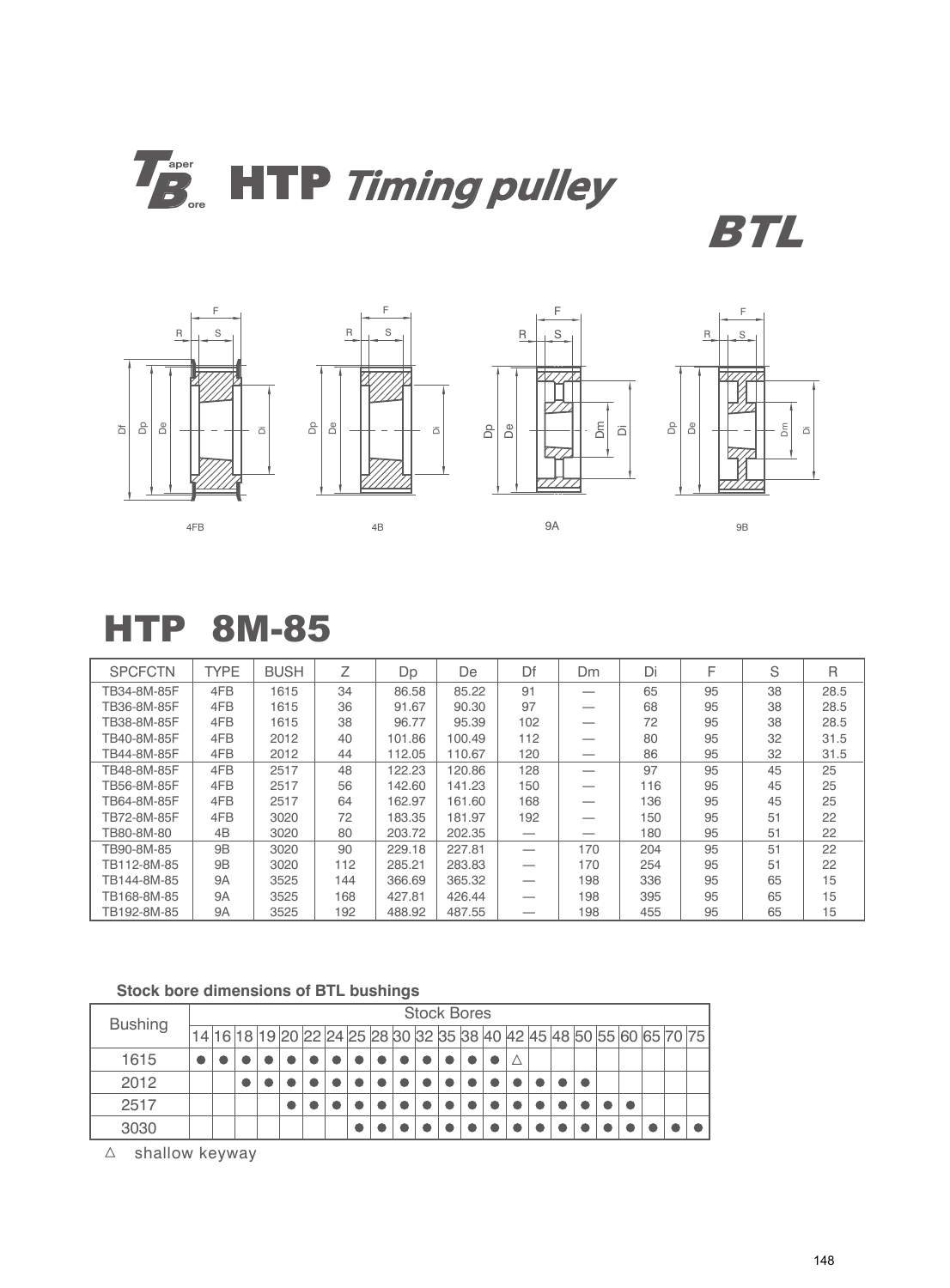

BTL

Dm  $\overline{\square}$ 

9A



4FB

9FW

### HTP 14M-40

| <b>SPCFCTN</b> | <b>TYPE</b> | <b>BUSH</b> | Ζ   | Dp     | De     | Df  | <b>Dm</b> | Di  | F  | S  | $\mathsf{R}$ |
|----------------|-------------|-------------|-----|--------|--------|-----|-----------|-----|----|----|--------------|
| TB28-14M-40F   | 4FB         | 2012        | 28  | 124.78 | 122.12 | 135 |           | 94  | 54 | 32 | 11           |
| TB29-14M-40F   | 4FB         | 2012        | 29  | 129.23 | 126.57 | 150 |           | 100 | 54 | 32 | 11           |
| TB30-14M-40F   | 4FB         | 2012        | 30  | 133.69 | 130.99 | 150 |           | 98  | 54 | 32 | 11           |
| TB32-14M-40F   | 4FB         | 2012        | 32  | 142.60 | 139.88 | 168 |           | 108 | 54 | 32 | 11           |
| TB34-14M-40F   | 4FB         | 2517        | 34  | 151.52 | 148.79 | 168 |           | 110 | 54 | 45 | 4.5          |
| TB36-14M-40F   | 4FB         | 2517        | 36  | 160.43 | 157.68 | 175 |           | 120 | 54 | 45 | 4.5          |
| TB38-14M-40F   | 4FB         | 2517        | 38  | 169.34 | 166.60 | 192 |           | 130 | 54 | 45 | 4.5          |
| TB40-14M-40F   | 4FB         | 2517        | 40  | 178.25 | 175.49 | 200 |           | 138 | 54 | 45 | 4.5          |
| TB44-14M-40T   | 4FB         | 3020        | 44  | 196.08 | 193.28 | 211 |           | 155 | 54 | 51 | 1.5          |
| TB48-14M-40F   | 4FB         | 3020        | 48  | 213,90 | 211.11 | 226 | --        | 170 | 54 | 51 | 1.5          |
| TB56-14M-40F   | 4FB         | 3020        | 56  | 249.55 | 246.76 | 265 | 170       | 208 | 54 | 51 | 1.5          |
| TB64-14M-40F   | 9FW         | 3020        | 64  | 285.21 | 282.41 | 296 | 170       | 240 | 54 | 51 | 1.5          |
| TB72-14M-40    | <b>9A</b>   | 3020        | 72  | 320.86 | 318.06 |     | 170       | 280 | 54 | 51 | 1.5          |
| TB80-14M-40    | <b>9A</b>   | 3020        | 80  | 356.51 | 353.71 |     | 170       | 315 | 54 | 51 | 1.5          |
| TB90-14M-40    | <b>9A</b>   | 3020        | 90  | 401.07 | 398.28 |     | 170       | 360 | 54 | 51 | 1.5          |
| TB112-14M-40   | <b>9A</b>   | 3020        | 112 | 499.11 | 496.32 | --  | 170       | 457 | 54 | 51 | 1.5          |
| TB144-14M-40   | <b>9A</b>   | 3020        | 144 | 641.71 | 638.92 |     | 170       | 600 | 54 | 51 | 1.5          |
| TB168-14M-40   | <b>9A</b>   | 3020        | 168 | 748.66 | 745.87 |     | 170       | 706 | 54 | 51 | 1.5          |
| TB192-14M-40   | <b>9A</b>   | 3020        | 192 | 855.62 | 852.82 |     | 170       | 813 | 54 | 51 | 1.5          |
| TB216-14M-40   | <b>9A</b>   | 3020        | 216 | 962.57 | 959.76 | –   | 170       | 920 | 54 | 51 | 1.5          |

| <b>Bushing</b> |  |  |  |  |  |  | <b>Stock Bores</b> |  |  |  |  |                                                                      |  |
|----------------|--|--|--|--|--|--|--------------------|--|--|--|--|----------------------------------------------------------------------|--|
|                |  |  |  |  |  |  |                    |  |  |  |  | 14 16 18 19 20 22 24 25 28 30 32 35 38 40 42 45 48 50 55 60 65 70 75 |  |
| 2012           |  |  |  |  |  |  |                    |  |  |  |  |                                                                      |  |
| 2517           |  |  |  |  |  |  |                    |  |  |  |  |                                                                      |  |
| 3020           |  |  |  |  |  |  |                    |  |  |  |  |                                                                      |  |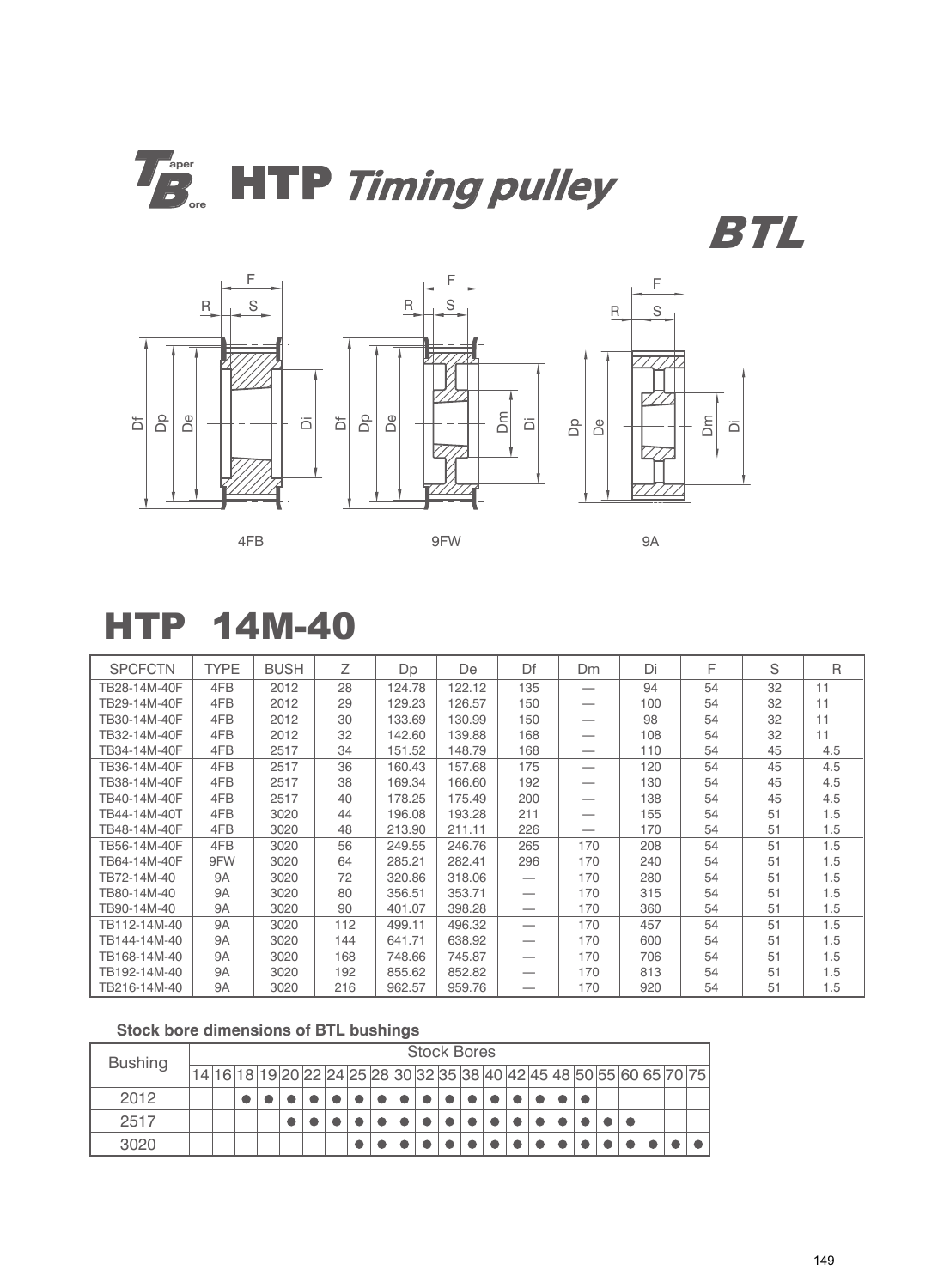

BTL



### HTP 14M-55

| <b>SPCFCTN</b> | <b>TYPE</b> | <b>BUSH</b> | Ζ   | Dp     | De     | Df                       | <b>Dm</b>                | Di  | F  | S  | R    |
|----------------|-------------|-------------|-----|--------|--------|--------------------------|--------------------------|-----|----|----|------|
| TB28-14M-55F   | 4FB         | 2012        | 28  | 124.78 | 122.12 | 135                      |                          | 94  | 70 | 32 | 19   |
| TB29-14M-55F   | 4FB         | 2012        | 29  | 129.23 | 126.57 | 150                      |                          | 100 | 70 | 32 | 19   |
| TB30-14M-55F   | 4FB         | 2517        | 30  | 133.69 | 130.99 | 150                      |                          | 100 | 70 | 45 | 12.5 |
| TB32-14M-55F   | 4FB         | 2517        | 32  | 142.60 | 139.88 | 168                      |                          | 108 | 70 | 45 | 12.5 |
| TB34-14M-55F   | 4FB         | 2517        | 34  | 151.52 | 148.79 | 168                      |                          | 110 | 70 | 45 | 12.5 |
| TB36-14M-55F   | 4FB         | 2517        | 36  | 160.43 | 157.68 | 175                      | _                        | 120 | 70 | 45 | 12.5 |
| TB38-14M-55F   | 4FB         | 2517        | 38  | 169.34 | 166.60 | 192                      |                          | 130 | 70 | 45 | 12.5 |
| TB40-14M-55F   | 4FB         | 2517        | 40  | 178.25 | 175.49 | 200                      |                          | 138 | 70 | 45 | 12.5 |
| TB44-14M-55F   | 4FB         | 3020        | 44  | 196.08 | 193.28 | 211                      |                          | 155 | 70 | 51 | 9.5  |
| TB48-14M-55F   | 4FB         | 3020        | 48  | 213.90 | 211.11 | 226                      | $\overline{\phantom{0}}$ | 170 | 70 | 51 | 9.5  |
| TB56-14M-55F   | 4FB         | 3020        | 56  | 249.55 | 246.76 | 265                      | 170                      | 208 | 70 | 51 | 9.5  |
| TB64-14M-55F   | 9FW         | 3020        | 64  | 285.21 | 282.41 | 296                      | 170                      | 240 | 70 | 51 | 9.5  |
| TB72-14M-55    | 9B          | 3020        | 72  | 320.86 | 318.06 |                          | 170                      | 280 | 70 | 51 | 9.5  |
| TB80-14M-55    | <b>9A</b>   | 3020        | 80  | 356.51 | 353.71 | _                        | 170                      | 315 | 70 | 51 | 9.5  |
| TB90-14M-55    | <b>9A</b>   | 3020        | 90  | 401.07 | 398.28 |                          | 170                      | 360 | 70 | 51 | 9.5  |
| TB112-14M-55   | <b>9A</b>   | 3020        | 112 | 499.11 | 496.32 | $\overline{\phantom{0}}$ | 170                      | 457 | 70 | 51 | 9.5  |
| TB144-14M-55   | <b>9A</b>   | 3020        | 144 | 641.71 | 638.92 |                          | 170                      | 600 | 70 | 51 | 9.5  |
| TB168-14M-55   | <b>9A</b>   | 3020        | 168 | 748.66 | 745.87 |                          | 170                      | 706 | 70 | 51 | 9.5  |
| TB192-14M-55   | <b>9A</b>   | 3020        | 192 | 855.62 | 852.82 | –                        | 170                      | 813 | 70 | 51 | 9.5  |
| TB216-14M-55   | 7A          | 3535        | 216 | 962.57 | 959.76 |                          | 190                      | 920 | 70 | 89 | 9.5  |

| <b>Bushing</b> |  |  |  |  |  | <b>Stock Bores</b> |  |  |  |  |  |                                                                         |
|----------------|--|--|--|--|--|--------------------|--|--|--|--|--|-------------------------------------------------------------------------|
|                |  |  |  |  |  |                    |  |  |  |  |  | 18 19 20 22 24 25 28 30 32 35 38 40 42 45 58 50 55 60 65 70 75 80 85 90 |
| 2012           |  |  |  |  |  |                    |  |  |  |  |  |                                                                         |
| 2517           |  |  |  |  |  |                    |  |  |  |  |  |                                                                         |
| 3020           |  |  |  |  |  |                    |  |  |  |  |  |                                                                         |
| 3535           |  |  |  |  |  |                    |  |  |  |  |  |                                                                         |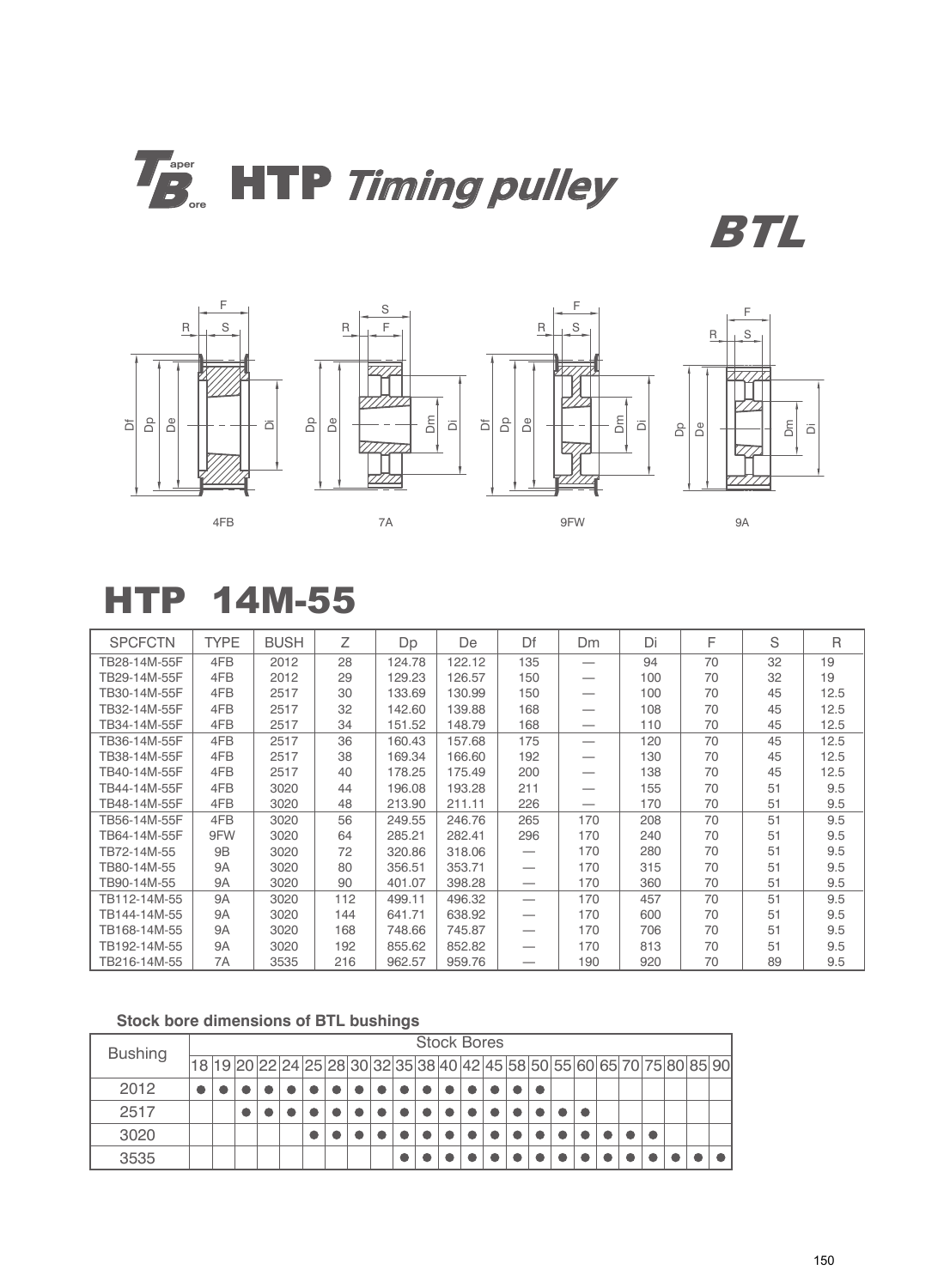



### HTP 14M-85

| <b>SPCFCTN</b>  | <b>TYPE</b> | <b>BUSH</b> | Ζ   | Dp     | De     | Df  | <b>Dm</b> | Di  | F   | S   | $\mathsf{R}$ |
|-----------------|-------------|-------------|-----|--------|--------|-----|-----------|-----|-----|-----|--------------|
| 28-14M-85 T/L   | 4FB         | 2517        | 28  | 124.78 | 122.12 | 135 |           | 98  | 102 | 45  | 28.5         |
| 29-14M-85 T/L*  | 4FB         | 2517        | 29  | 129.23 | 126.57 | 150 |           | 100 | 102 | 45  | 28.5         |
| 30-14M-85 T/L   | 4FB         | 2517        | 30  | 133.69 | 130.99 | 150 |           | 100 | 102 | 45  | 28.5         |
| 32-14M-85 T/L   | 4FB         | 2517        | 32  | 142.60 | 139.88 | 168 |           | 108 | 102 | 45  | 28.5         |
| 34-14M-85 T/L   | 4FB         | 2517        | 34  | 151.52 | 148.79 | 168 |           | 110 | 102 | 45  | 28.5         |
| 36-14M-85 T/L   | 4FB         | 3020        | 36  | 160.43 | 157.68 | 175 |           | 125 | 102 | 51  | 25.5         |
| 38-14M-85 T/L   | 4FB         | 3020        | 38  | 169.34 | 166.60 | 192 |           | 130 | 102 | 51  | 25.5         |
| 40-14M-85 T/L   | 4FB         | 3020        | 40  | 178.25 | 175.49 | 200 |           | 138 | 102 | 51  | 25.5         |
| 44-14M-85F T/L  | 4FB         | 3030        | 44  | 196.08 | 193.28 | 211 |           | 155 | 102 | 76  | 13           |
| 48-14M-85F T/L  | 4FB         | 3030        | 48  | 213.90 | 211.11 | 226 |           | 170 | 102 | 76  | 13           |
| 56-14M-85F T/L  | 4FB         | 3525        | 56  | 249.55 | 246.76 | 265 | 190       | 210 | 102 | 65  | 6.5          |
| 64-14M-85F T/L  | 9FW         | 3525        | 64  | 285.21 | 282.41 | 296 | 190       | 242 | 102 | 65  | 6.5          |
| 72-14M-85F T/L  | 9Β          | 3525        | 72  | 320.86 | 318.06 |     | 190       | 280 | 102 | 65  | 6.5          |
| 80-14M-85 T/L   | <b>9A</b>   | 3525        | 80  | 356.51 | 353.71 |     | 190       | 315 | 102 | 65  | 6.5          |
| 90-14M-85 T/L   | <b>9A</b>   | 3525        | 90  | 401.07 | 398.28 |     | 190       | 360 | 102 | 65  | 6.5          |
| 112-14M-85 T/L  | <b>9A</b>   | 3525        | 112 | 499.11 | 496.32 |     | 190       | 457 | 102 | 65  | 6.5          |
| 144-14M-85 T/L  | <b>9A</b>   | 3525        | 144 | 641.71 | 638.92 |     | 190       | 600 | 102 | 65  | 6.5          |
| 168-14M-85 T/L  | <b>9A</b>   | 3525        | 168 | 748.66 | 745.87 |     | 190       | 706 | 102 | 65  | 6.5          |
| 192-14M-85 T/L  | 3A          | 4040        | 192 | 855.62 | 852.82 |     | 230       | 813 | 102 | 102 |              |
| 216-14M-85 T/L* | 3A          | 4040        | 216 | 962.57 | 959.76 |     | 230       | 920 | 102 | 102 |              |

| <b>Bushing</b> |  |  |  |  |  | <b>Stock Bores</b> |  |  |  |  |  |                                                                          |
|----------------|--|--|--|--|--|--------------------|--|--|--|--|--|--------------------------------------------------------------------------|
|                |  |  |  |  |  |                    |  |  |  |  |  | 20 22 24 25 28 30 32 35 38 40 42 45 48 50 55 60 65 70 75 80 85 90 95 100 |
| 2517           |  |  |  |  |  |                    |  |  |  |  |  |                                                                          |
| 3020           |  |  |  |  |  |                    |  |  |  |  |  |                                                                          |
| 3030           |  |  |  |  |  |                    |  |  |  |  |  |                                                                          |
| 3535           |  |  |  |  |  |                    |  |  |  |  |  |                                                                          |
| 4040           |  |  |  |  |  |                    |  |  |  |  |  |                                                                          |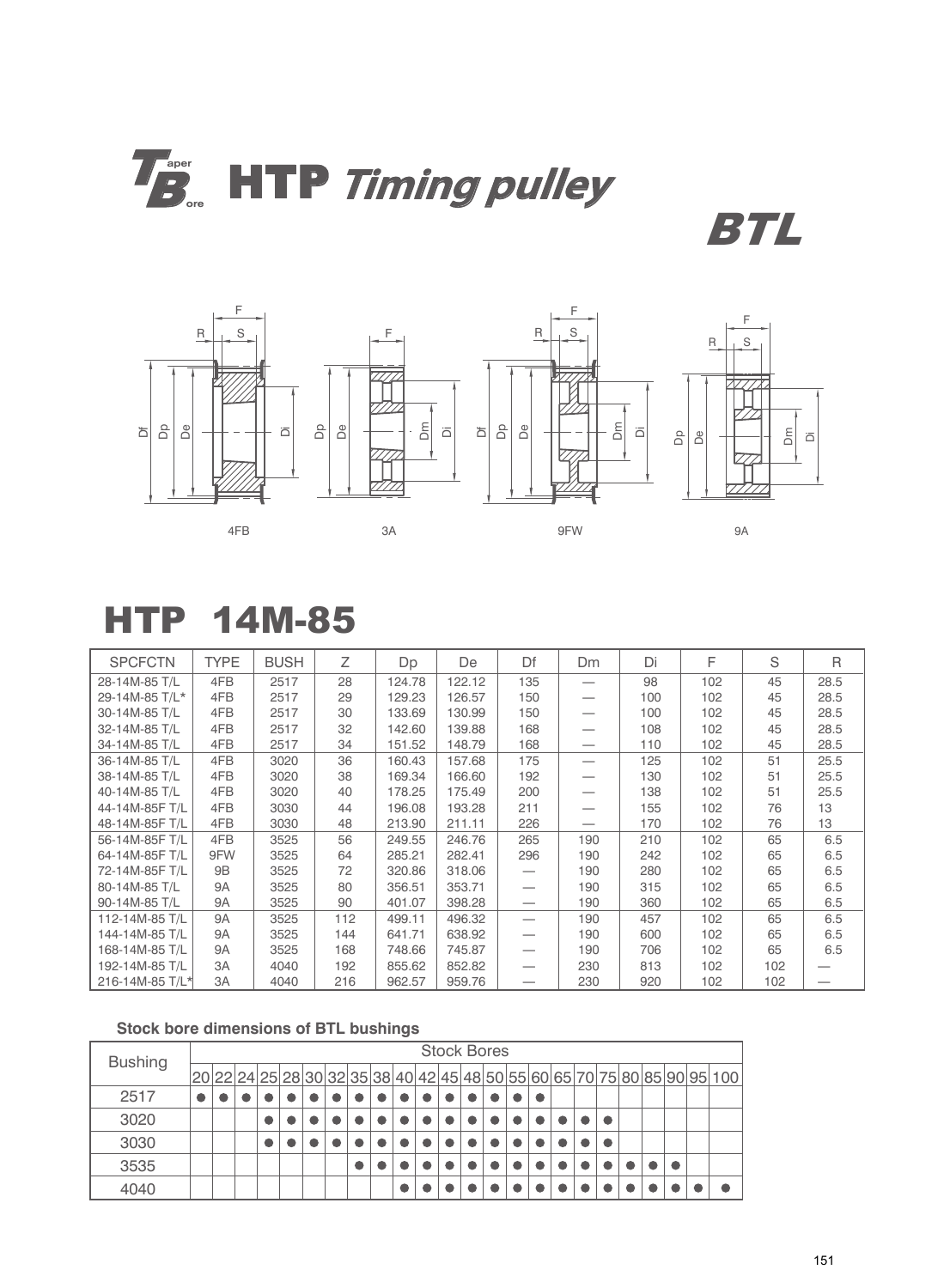



### HTP 14M-115

|                                              | 윱<br>്<br>윱<br>å<br>ă<br>윱<br>å<br>ă<br>Å<br>古<br>古<br>å<br>ö<br>ö<br>ä |             |          |                  |                    |                          |                                                                          |           |            |             |              |  |  |  |
|----------------------------------------------|-------------------------------------------------------------------------|-------------|----------|------------------|--------------------|--------------------------|--------------------------------------------------------------------------|-----------|------------|-------------|--------------|--|--|--|
|                                              | 4FB                                                                     |             |          | 9B               |                    |                          | 9FW                                                                      |           | <b>9A</b>  |             |              |  |  |  |
|                                              |                                                                         |             |          |                  |                    |                          |                                                                          |           |            |             |              |  |  |  |
|                                              |                                                                         |             |          |                  |                    |                          |                                                                          |           |            |             |              |  |  |  |
|                                              |                                                                         |             |          |                  |                    |                          |                                                                          |           |            |             |              |  |  |  |
|                                              |                                                                         |             |          |                  |                    |                          |                                                                          |           |            |             |              |  |  |  |
| HTP 14M-115                                  |                                                                         |             |          |                  |                    |                          |                                                                          |           |            |             |              |  |  |  |
|                                              |                                                                         |             |          |                  |                    |                          |                                                                          |           |            |             |              |  |  |  |
| <b>SPCFCTN</b>                               | <b>TYPE</b>                                                             | <b>BUSH</b> | Ζ        |                  | De                 | Df                       | Dm                                                                       | Di        | F          | $\mathbb S$ | $\mathsf{R}$ |  |  |  |
|                                              |                                                                         | 2517        |          | Dp               |                    |                          |                                                                          |           |            |             |              |  |  |  |
| 28-14M-115F T/L<br> 29-14M-115F T/Lौ         | 4FB<br>4FB                                                              | 2517        | 28<br>29 | 124.78<br>129.23 | 122.12<br>126.57   | 135<br>150               |                                                                          | 98<br>100 | 133<br>133 | 45<br>45    | 44<br>44     |  |  |  |
| 30-14M-115F T/L                              | 4FB                                                                     | 2517        | 30       | 133.69           | 130.99             | 150                      | --                                                                       | 100       | 133        | 45          | 44           |  |  |  |
| 32-14M-115F T/L                              | 4FB                                                                     | 2517        | 32       | 142.60           | 139.88             | 168                      |                                                                          | 108       | 133        | 45          | 44           |  |  |  |
| 34-14M-115F T/L                              | 4FB                                                                     | 2517        | 34       | 151.52           | 148.79             | 168                      | $\qquad \qquad \longleftarrow$                                           | 110       | 133        | 45          | 44           |  |  |  |
| 36-14M-115F T/L                              | 4FB                                                                     | 3020        | 36       | 160.43           | 157.68             | 175                      |                                                                          | 125       | 133        | 51          | 41           |  |  |  |
| 38-14M-115F T/L                              | 4FB                                                                     | 3020        | 38       | 169.34           | 166.60             | 192                      | $\overline{\phantom{0}}$                                                 | 130       | 133        | 51          | 41           |  |  |  |
| 40-14M-115F T/L                              | 4FB                                                                     | 3020        | 40       | 178.25           | 175.49             | 200                      | $\overline{\phantom{0}}$                                                 | 138       | 133        | 51          | 41           |  |  |  |
| 44-14M-115F T/L                              | 4FB                                                                     | 3030        | 44       | 196.08           | 193.28             | 211                      |                                                                          | 155       | 133        | 76          | 28.5         |  |  |  |
| 48-14M-115F T/L                              | 4FB                                                                     | 3030        | 48       | 213.90           | 211.11             | 226                      | $\overline{\phantom{0}}$                                                 | 170       | 133        | 76          | 28.5         |  |  |  |
| 56-14M-115F T/L                              | 4FB                                                                     | 3535        | 56       | 249.55           | 246.76             | 265                      |                                                                          | 210       | 133        | 89          | 22           |  |  |  |
| 64-14M-115F T/L                              | 9FW                                                                     | 3535        | 64       | 285.21           | 282.41             | 296                      | 190                                                                      | 240       | 133        | 89          | 22           |  |  |  |
| 72-14M-115 T/L                               | <b>9B</b>                                                               | 3535        | 72       | 320.86           | 318.06             | $\overline{\phantom{0}}$ | 190                                                                      | 280       | 133        | 89          | 22           |  |  |  |
| 80-14M-115 T/L                               | <b>9A</b>                                                               | 3535        | 80       | 356.51           | 353.71             |                          | 190                                                                      | 315       | 133        | 89          | 22           |  |  |  |
| 90-14M-115 T/L                               | <b>9A</b>                                                               | 3535        | 90       | 401.07           | 398.28             | $\overline{\phantom{0}}$ | 190                                                                      | 360       | 133        | 89          | 22           |  |  |  |
| 112-14M-115 T/L                              | <b>9A</b>                                                               | 3535        | 112      | 499.11           | 496.32             |                          | 190                                                                      | 457       | 133        | 89          | 22           |  |  |  |
| 144-14M-115 T/L                              | <b>9A</b>                                                               | 4040        | 144      | 641.71           | 638.92             | $\overline{\phantom{0}}$ | 230                                                                      | 600       | 133        | 102         | 15.5         |  |  |  |
| 168-14M-115 T/L                              | <b>9A</b>                                                               | 4040        | 168      | 748.66           | 745.87             | $\overline{\phantom{0}}$ | 230                                                                      | 706       | 133        | 102         | 15.5         |  |  |  |
| 192-14M-115 T/L                              | <b>9A</b>                                                               | 4040        | 192      | 855.62           | 852.82             | $\overline{\phantom{0}}$ | 230                                                                      | 813       | 133        | 102         | 15.5         |  |  |  |
| 216-14M-115 T/L                              | <b>9A</b>                                                               | 4040        | 216      | 962.57           | 959.76             | $\overline{\phantom{0}}$ | 230                                                                      | 920       | 133        | 102         | 15.5         |  |  |  |
|                                              |                                                                         |             |          |                  |                    |                          |                                                                          |           |            |             |              |  |  |  |
|                                              |                                                                         |             |          |                  |                    |                          |                                                                          |           |            |             |              |  |  |  |
| <b>Stock bore dimensions of BTL bushings</b> |                                                                         |             |          |                  |                    |                          |                                                                          |           |            |             |              |  |  |  |
|                                              |                                                                         |             |          |                  | <b>Stock Bores</b> |                          |                                                                          |           |            |             |              |  |  |  |
| <b>Bushing</b>                               |                                                                         |             |          |                  |                    |                          | 20 22 24 25 28 30 32 35 38 40 42 45 48 50 55 60 65 70 75 80 85 90 95 100 |           |            |             |              |  |  |  |
|                                              |                                                                         |             |          |                  |                    |                          |                                                                          |           |            |             |              |  |  |  |

| <b>Bushing</b> |  |  |  |  |  | <b>Stock Bores</b> |  |  |  |  |  |                                                                          |
|----------------|--|--|--|--|--|--------------------|--|--|--|--|--|--------------------------------------------------------------------------|
|                |  |  |  |  |  |                    |  |  |  |  |  | 20 22 24 25 28 30 32 35 38 40 42 45 48 50 55 60 65 70 75 80 85 90 95 100 |
| 2517           |  |  |  |  |  |                    |  |  |  |  |  |                                                                          |
| 3020           |  |  |  |  |  |                    |  |  |  |  |  |                                                                          |
| 3030           |  |  |  |  |  |                    |  |  |  |  |  |                                                                          |
| 3535           |  |  |  |  |  |                    |  |  |  |  |  |                                                                          |
| 4040           |  |  |  |  |  |                    |  |  |  |  |  |                                                                          |